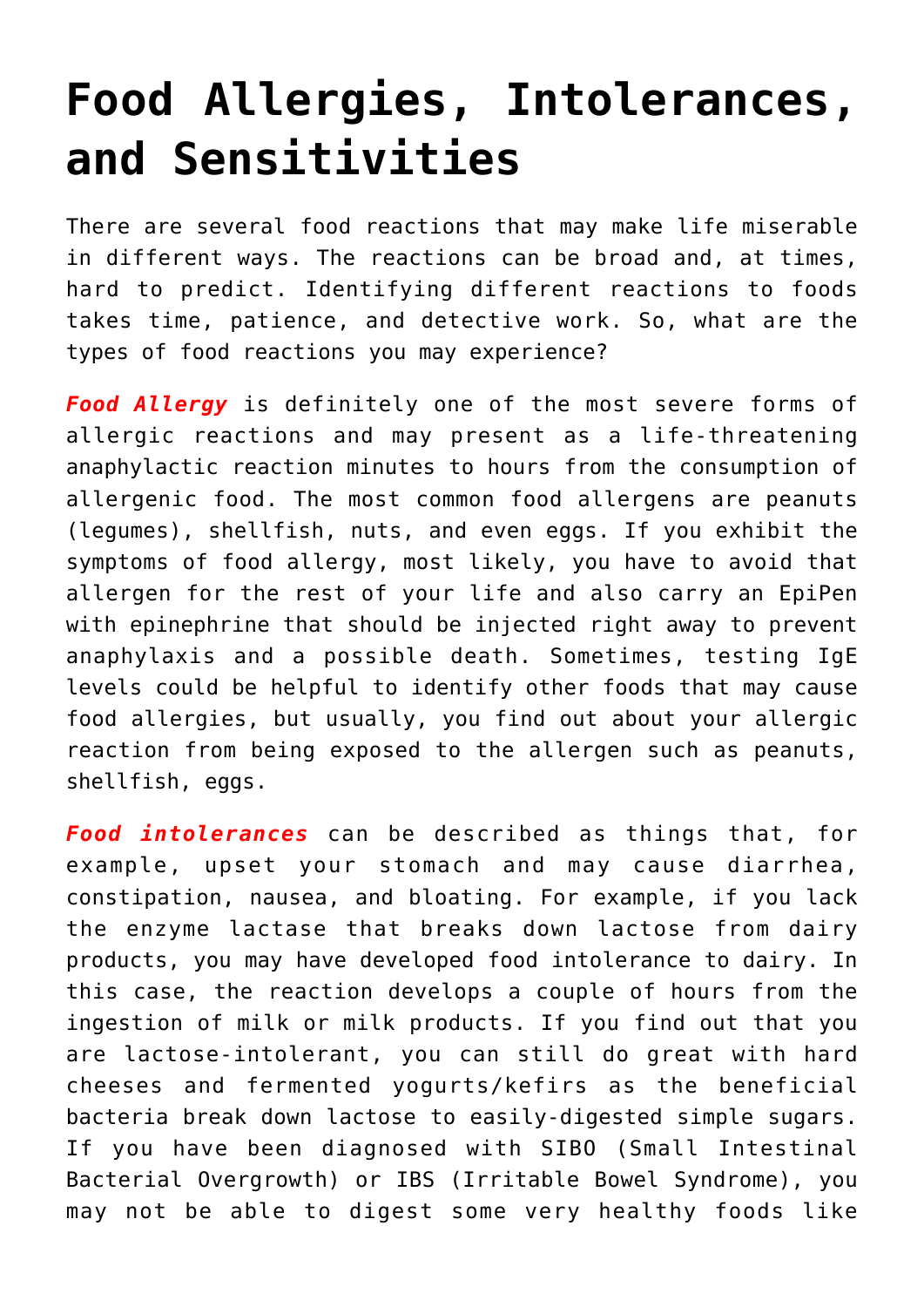broccoli, cauliflower, apples, garlic, onions or any other high in FODMAPs veggies and fruits. Sometimes, this extra-rich in fiber veggies can be your nemesis and will cause gastrointestinal discomfort. FODMAP stands for short chain oligosaccharide polymers of disaccharides (lactose), monosaccharides (fructose), and sugar alcohols (sorbitol, mannitol, xylitol, and maltitol), fructose (fructans) and galactooligosaccharides. Everyone is different, so some tweaking, trial, and error are needed to figure out what can be causing your symptoms.

*Food sensitivities* are much more difficult to identify, because the manifestation of symptoms may take from several hours to several days. A lot of times these symptoms are hard to pinpoint too. The symptoms can be vague (joint pain, brain fog, diminished focus, rash, eczema, etc.), mild or severe. Meanwhile, you are eating other foods too, which makes it more difficult to figure out what is causing your symptoms. Even though the symptoms may be subtle and do not interfere with your everyday life, they do cause a constant low-grade inflammation in your body and may lead to the development of disease, weight gain, inability to focus, fatigue. The most common foods that cause inflammation and food sensitivities are gluten, dairy, eggs, shellfish, corn, soy, nuts, and legume peanuts.

## **How to Identify if You Have Food Sensitivities**

The golden rule is to go through the Elimination Diet. In order to truly find out if your body reacts to certain allergens, you need to pull out the top 4-8 allergens for at least 6 weeks and reintroduce them afterward in a particular way. I recommend pulling out eggs, dairy, and gluten if you are not ready to plunge forward all the way and to take away all 8 allergens. After avoiding these foods for 6 weeks, you may start reintroducing them one food at a time. For example, you decide to reintroduce dairy first. You should eat dairy at least 2-3 times a day for 3 days and write down if you noticed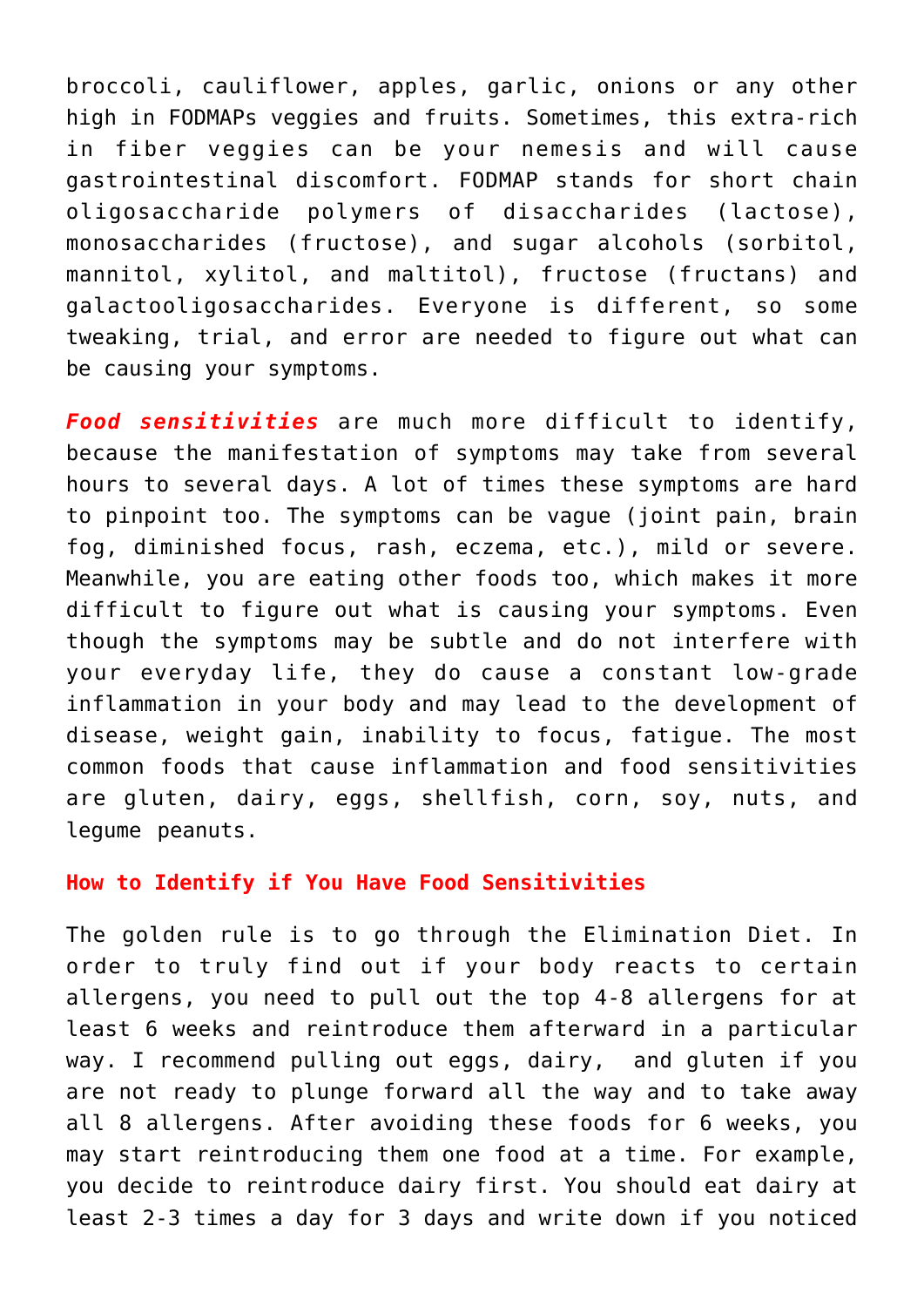anything different (bloating, nausea, brain fog, etc.) If you DO notice some symptoms, pull the dairy from your diet again for 2-3 months and reintroduce it again after. Continue testing and re-introducing other foods you pulled from your diet in the same manner.

Even though the elimination diet is the gold standard, many people find it hard to take foods out of their diet without a lab test confirmation. In such a case, running IgG food sensitivities blood panel may be helpful to guide you in what foods to eliminate and reintroduce in 3 months. While you are eliminating the foods, do not forget to work on healing the gut and sealing tight junctions in the gut.

## **Food Sensitivities' Testing**

If you see many food sensitivities on your blood test result, it means you have a high intestinal permeability (aka "leaky gut") and gaps between the cells within your intestinal lining let undigested egg, gluten or/and casein proteins to squeeze in between and leak into your blood. The place where inflammation happens depends on where those undigested proteins are lodged. Some people experience eczema, others joint pain, others have very vague symptoms of brain fog and inability to focus. I personally avoided a bunch of foods while healing my gut. Then I decided I needed some confirmation on which foods to avoid and ran a functional blood test that showed that I am sensitive to almonds and egg whites. I was very happy that there were only two foods that I had to avoid. The minute I eliminated almonds from my diet, my right thumb joint pain disappeared! Now it only shows up if I eat almonds that inadvertently sneak into my diet.

Should you need more help with managing the symptoms, testing for delayed food sensitivities, and finding out the underlying cause of impaired gut function/high intestinal